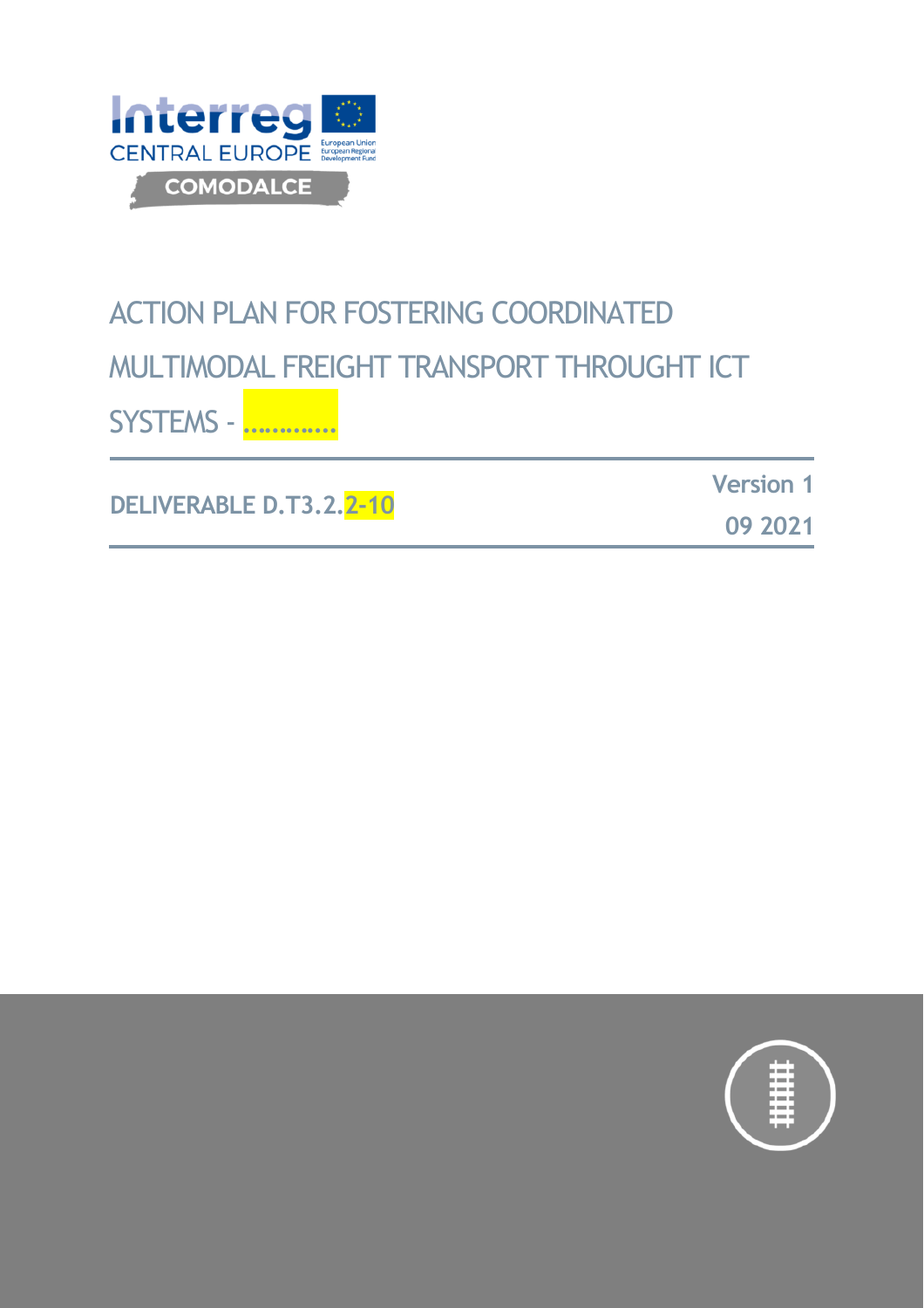



# **Table of contents**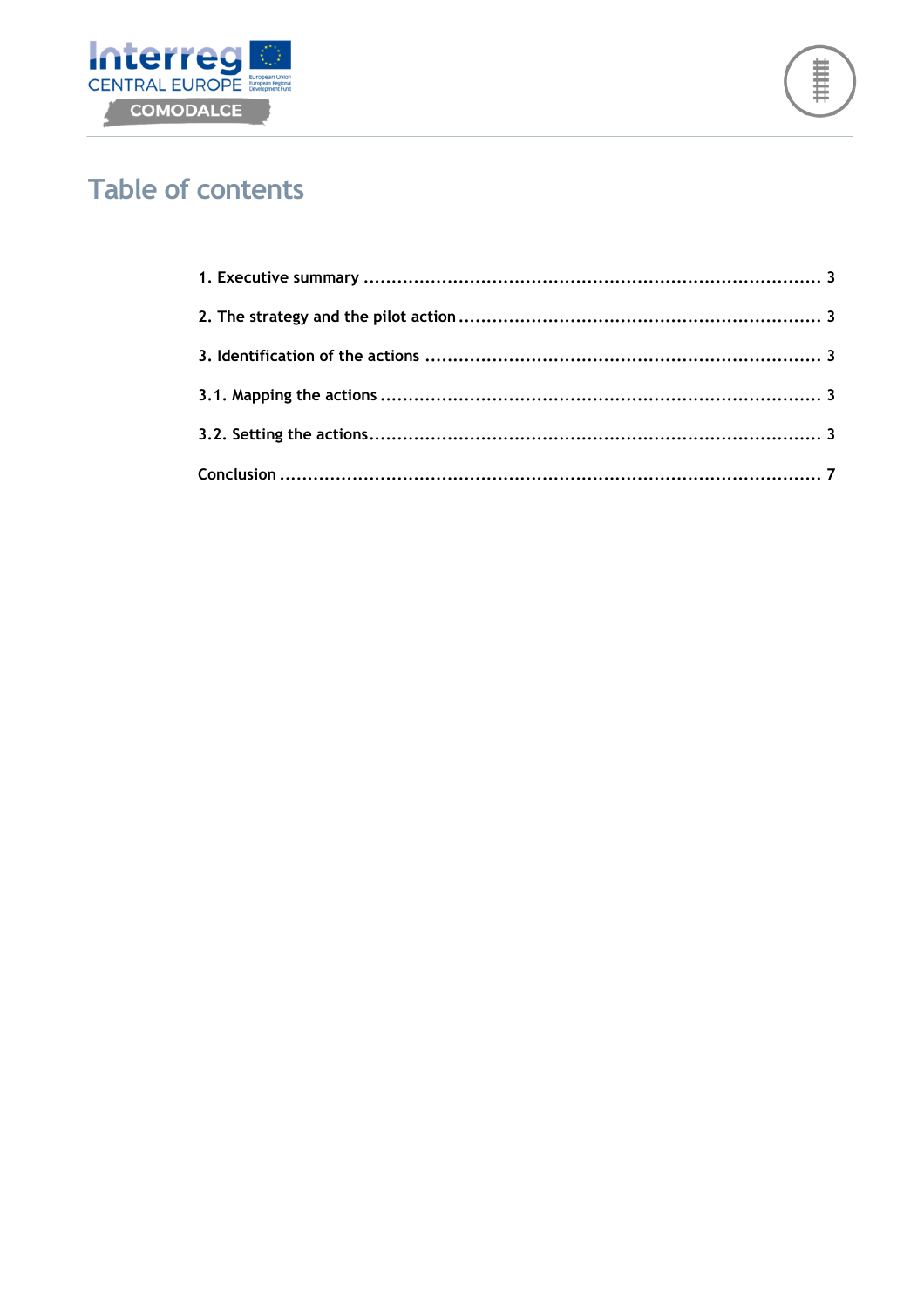

## **1. Executive summary**

This document includes the action plan fostering coordinated multimodal freight transport through ICT systems in the node of XXXXXXXXXX.

Considering the results of the pilot action, it breaks down the goals of the strategy and wish list (WPT1) in specific tasks, KPIs, time line, identification of financial resources and definition of responsible actors.

*Please include an abstract of this action plan, outlining the most relevant content* 

# **2. The strategy and the pilot action**

*In this section, please recall (=copy-paste) the goals and wish list of actions of the strategy. Also, please outline the main findings from the pilot action.* 

## **3. Identification of the actions**

#### **3.1. Mapping the actions**

*Please fill the table below, summarising the actions to be taken (horizon: 2030).* 

*Please find some examples as guidance.* 

| <b>ACTION/MEASURE</b>                                                                 | <b>ESTIMATED COST</b> | <b>TIME HORIZON</b> |
|---------------------------------------------------------------------------------------|-----------------------|---------------------|
| Interoperability with all railway<br>undertakings using the port of<br><b>Trieste</b> | 100,000 euros         | 2025                |
| Testing blockchain to                                                                 | 50,000 euros          | 2027                |
| Complete interoperability with all<br><b>RRTs using the port of Trieste</b>           | 150,000 euros         | 2030                |

#### **3.2. Setting the actions**

*In this section, please describe the actions included in the previous table. Please find some examples as guidance. Please replicate this table for each action.*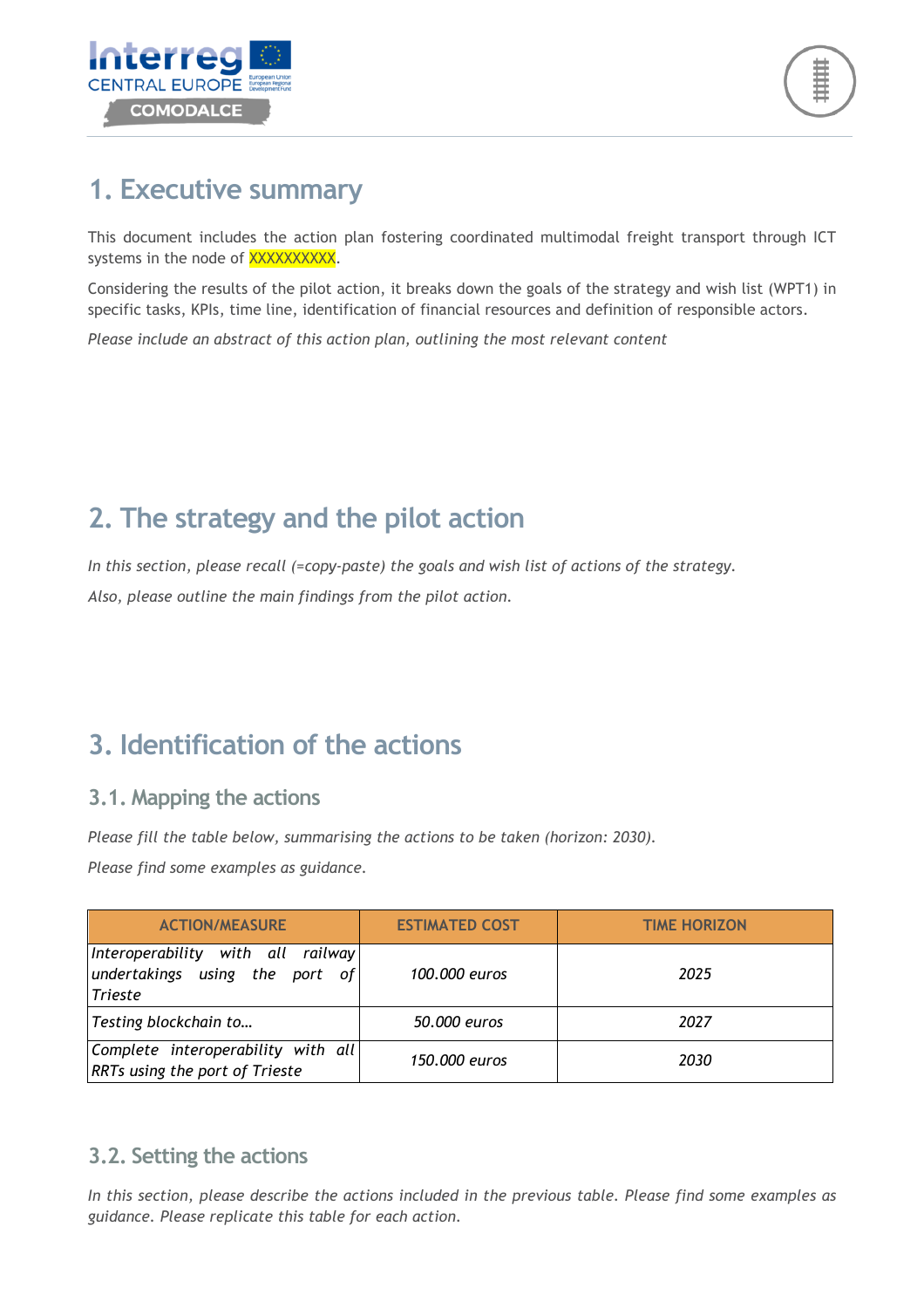

 $\overline{a}$ 



| Action no. 1: Interoperability with all railway undertakings using the port of Trieste                                                                                                            |                                        |  |
|---------------------------------------------------------------------------------------------------------------------------------------------------------------------------------------------------|----------------------------------------|--|
| <b>Description of action/measure</b><br>Describe the action foreseen and the<br>expected results from its<br>implementation                                                                       | $\ddot{\phantom{0}}\phantom{0}\bullet$ |  |
| Description of the main steps for its<br>implementation<br>List and describe in detail the main<br>steps for the implementation of the<br>action (i.e. planning phase, tender<br>procedures, etc) | $\ddot{\phantom{0}}$                   |  |
| <b>Stakeholders involved</b><br>List the stakeholders involved. What<br>is their role in the action? Will they<br>be the direct beneficiaries?                                                    |                                        |  |
| <b>Timeline</b><br>Indicate the time horizon for the<br>implementation of the action                                                                                                              | $\bullet$ .                            |  |
| <b>Investment cost</b><br>How much will cost the<br>construction/realization of the future<br>initiative/action/technology?                                                                       | $\ddot{\phantom{0}}\cdot$              |  |
| Sources of financing <sup>1</sup><br>What are the sources of financing?<br>Private capital, public capital, CEF,<br>etc<br>How much is the share covered by<br>each of them?                      | $\cdot \cdot$                          |  |
| Impact of the initiative<br>Describe the expected future<br>economic, social, environmental<br>impacts of this initiative                                                                         | $\ddot{\phantom{0}}\phantom{0}\bullet$ |  |
| <b>KPIs</b><br>Please identify the KPI to be used for<br>measuring the action's impact                                                                                                            |                                        |  |

<sup>1</sup> This information, if already available, could be assumed in the draft version and it has to be confirmed in the final one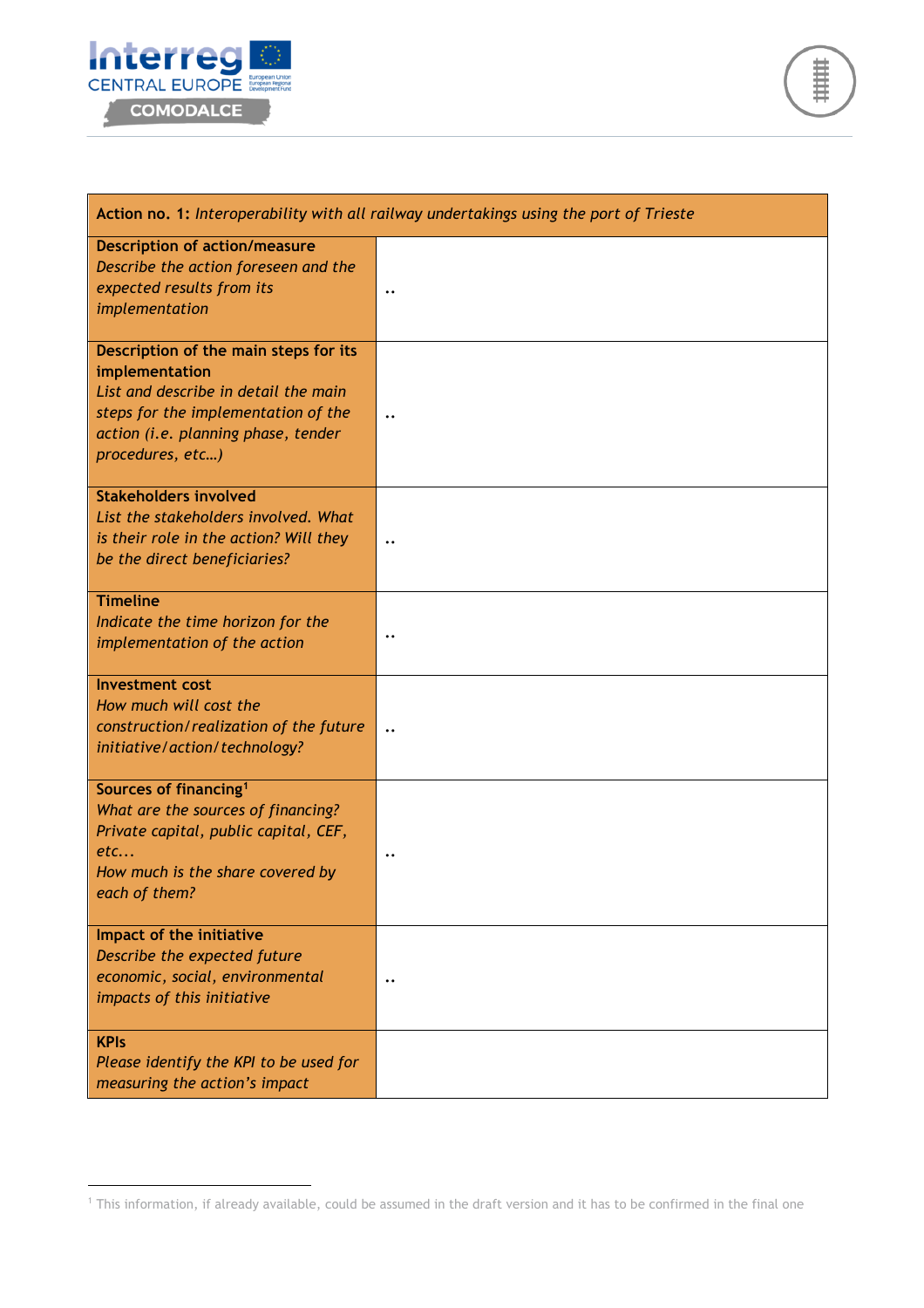

 $\overline{a}$ 



| Action no. 2: Testing blockchain to                                                                                                                                                               |                                        |  |
|---------------------------------------------------------------------------------------------------------------------------------------------------------------------------------------------------|----------------------------------------|--|
| <b>Description of action/measure</b><br>Describe the action foreseen and the<br>expected results from its<br>implementation                                                                       |                                        |  |
| Description of the main steps for its<br>implementation<br>List and describe in detail the main<br>steps for the implementation of the<br>action (i.e. planning phase, tender<br>procedures, etc) | $\ddot{\phantom{0}}\phantom{0}\bullet$ |  |
| <b>Stakeholders involved</b><br>List the stakeholders involved. What<br>is their role in the action? Will they<br>be the direct beneficiaries?                                                    | $\ddot{\phantom{0}}\cdot$              |  |
| <b>Timeline</b><br>Indicate the time horizon for the<br>implementation of the action                                                                                                              | $\ddot{\phantom{0}}$                   |  |
| <b>Investment cost</b><br>How much will cost the<br>construction/realization of the future<br>initiative/action/technology?                                                                       | $\ddot{\phantom{0}}\phantom{0}\bullet$ |  |
| Sources of financing <sup>2</sup><br>What are the sources of financing?<br>Private capital, public capital, CEF,<br>etc<br>How much is the share covered by<br>each of them?                      |                                        |  |
| Impact of the initiative<br>Describe the expected future<br>economic, social, environmental<br>impacts of this initiative                                                                         | $\bullet$ .                            |  |
| <b>KPIs</b><br>Please identify the KPI to be used for<br>measuring the action's impact                                                                                                            |                                        |  |

 $^2$  This information, if already available, could be assumed in the draft version and it has to be confirmed in the final one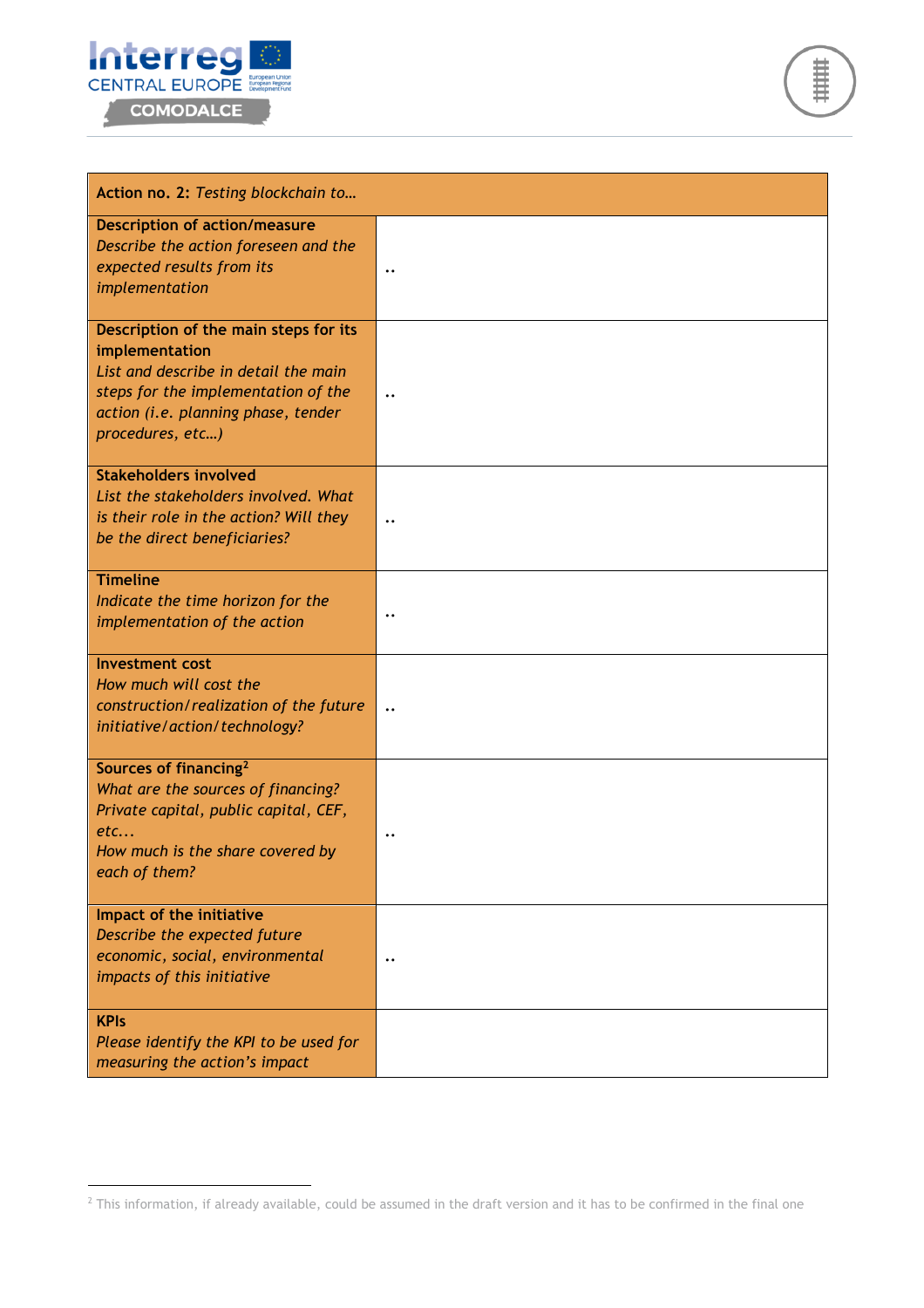

 $\overline{a}$ 

菲菲菲

| Action no. 3: Complete interoperability with all RRTs using the port of Trieste                                                                                                                   |                                        |  |
|---------------------------------------------------------------------------------------------------------------------------------------------------------------------------------------------------|----------------------------------------|--|
| <b>Description of action/measure</b><br>Describe the action foreseen and the<br>expected results from its<br>implementation                                                                       |                                        |  |
| Description of the main steps for its<br>implementation<br>List and describe in detail the main<br>steps for the implementation of the<br>action (i.e. planning phase, tender<br>procedures, etc) |                                        |  |
| <b>Stakeholders involved</b><br>List the stakeholders involved. What<br>is their role in the action? Will they<br>be the direct beneficiaries?                                                    | $\ddot{\phantom{0}}\cdot$              |  |
| <b>Timeline</b><br>Indicate the time horizon for the<br>implementation of the action                                                                                                              | $\cdot \cdot$                          |  |
| <b>Investment cost</b><br>How much will cost the<br>construction/realization of the future<br>initiative/action/technology?                                                                       | $\ddot{\phantom{0}}\cdot$              |  |
| Sources of financing <sup>3</sup><br>What are the sources of financing?<br>Private capital, public capital, CEF,<br>etc<br>How much is the share covered by<br>each of them?                      |                                        |  |
| Impact of the initiative<br>Describe the expected future<br>economic, social, environmental<br>impacts of this initiative                                                                         | $\ddot{\phantom{0}}\phantom{0}\bullet$ |  |
| <b>KPIs</b><br>Please identify the KPI to be used for<br>measuring the action's impact                                                                                                            |                                        |  |

 $3$  This information, if already available, could be assumed in the draft version and it has to be confirmed in the final one